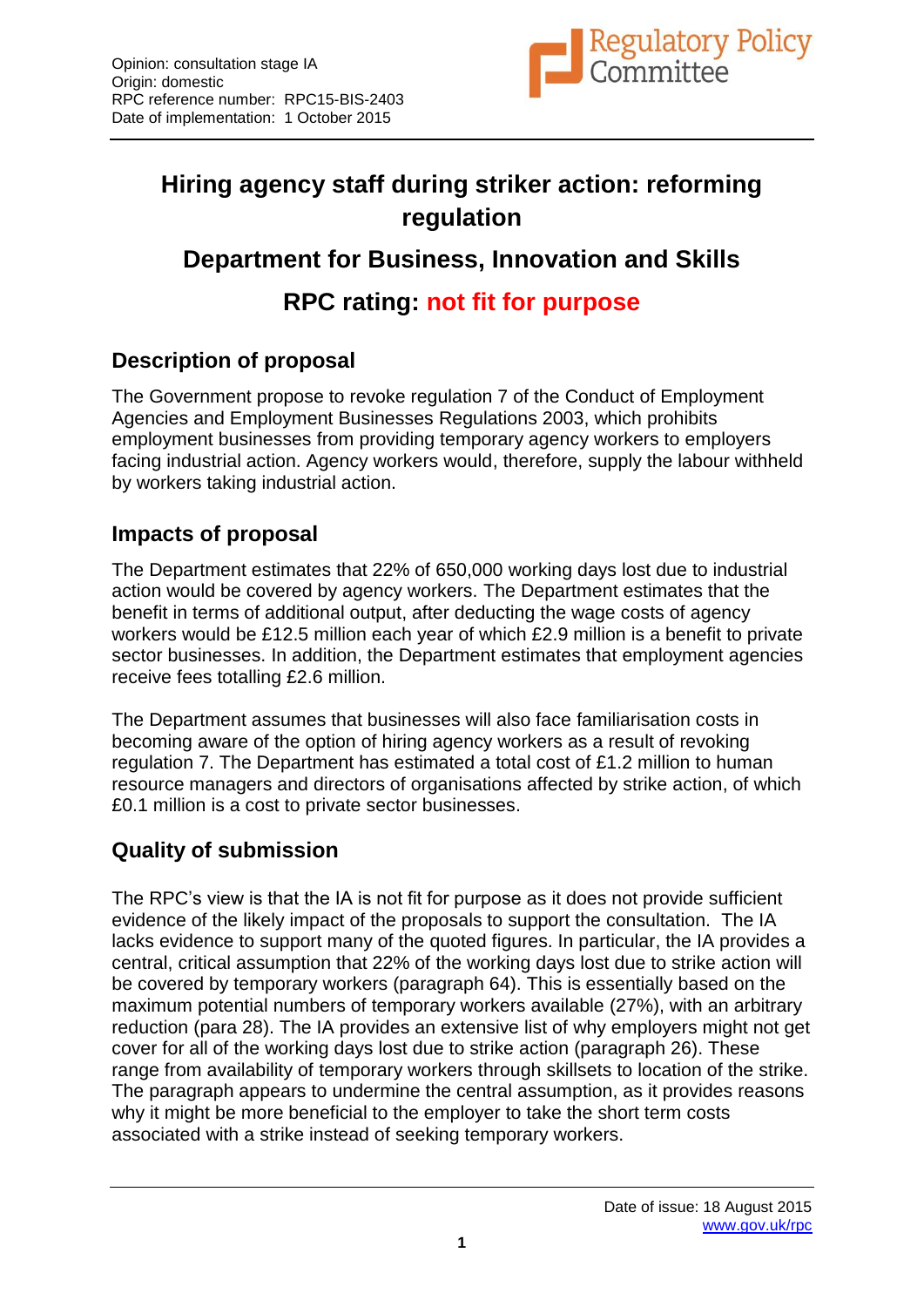

The RPC considers that the case for the central assumption has not been made and that it is not a robust basis for assessing the costs, and, in particular, the benefits of this proposal. The IA notes that the consultation will be used to test the plausibility of these estimates, and the underpinning assumptions. The RPC view is that these estimates are an unsatisfactory basis for the consultation.

While the proposal is deregulatory, the size of the expected OUT would appear to depend very much upon businesses' judgment made in relation to paragraph 26 and this should be discussed in any final IA.

The RPC notes that the IA has already been published for use in a public consultation, without prior scrutiny by the RPC. The Department must, therefore, address all these issues within the final stage IA.

In addition to the above points, the IA would benefit from:

- clarifying how many businesses need to be aware of the proposals. The Department explains that, based on an annual average of 128 stoppages between 2010 and 2014, it expects only 128 employers will need to be familiar with the proposals (paragraph 32). However, it may be that all employers will need to be familiar with the changes and not just the 128 quoted as having experienced stoppages;
- providing further evidence to support the estimates of familiarisation costs. The IA states that it will take employers half an hour to become familiar with the requirement. This assumption appears unsupported by any evidence. The Department must seek evidence from the consultation to strengthen these assumptions; and
- strengthening the evidence on the impact of the proposal on productivity. Possible explanations are provided as to how agency workers may lower the usual productivity of the workplace due to their lesser attachment to the firm in paragraph 48, but they are currently discounted.

#### **Other comments**

The Department has provided figures to show that around 67% of employment businesses are micro firms, with fewer than 10 employees. Small firms, with between 10 and 49 employees, comprise a further 19% of employment businesses (Table 1). As the proposal will allow employment businesses to provide temporary agency workers to employers facing industrial action, it is likely to be beneficial to employment businesses of all sizes by potentially providing additional opportunities to supply labour. The proposal will also be beneficial to employers, including micro and small businesses, by allowing business continuity during industrial action. The RPC, therefore, accepts that there appears no justification or requirement for